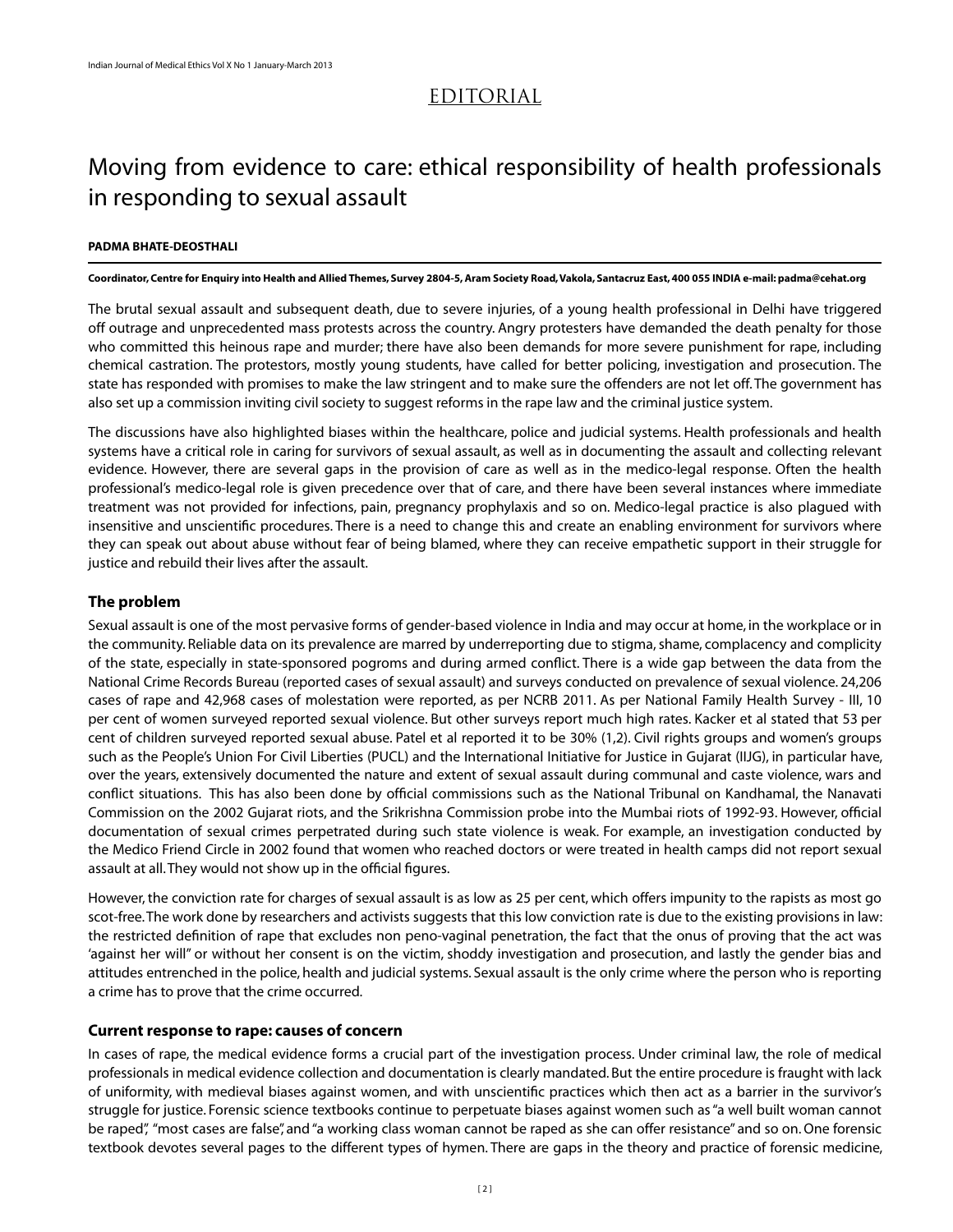as changes in the law have not been included. Doctors have stated that they don't have the necessary skills to conduct medicolegal examinations (3-5). The current procedure lays undue emphasis on injury documentation that looks for signs of physical resistance on the victim's body, examination of hymen, assessment of virginity, and the "two finger test" to determine the size and laxity of the vaginal opening (6, 7).

Doctors' focus is on evidence through collection of swabs to find residuals of intercourse. So they mindlessly collect vaginal, oral and anal swabs. The dynamics of sexual abuse, such as the nature of the assault (penetrative/ non penetrative, vaginal/anal/oral intercourse), activities undertaken after the incident, use of verbal threats/intimidation, do not inform this exercise. The swabs taken for evidence will test positive only if there has been forced peno-vaginal intercourse with ejaculation. If the woman has bathed, urinated, used a douche or washed herself – which is often the immediate response to overcome the humiliation – such evidence is not likely to be found. If a condom has been used or ejaculation has taken place outside the body, then body swabs may not provide evidence. There could be a delay in reporting the crime, and further delay in reaching a health facility. If these important facts are not accurately noted in the medico-legal form, negative findings may go against the survivor.

Observations on the virginity of the survivor and her past sexual conduct are routinely made through comments on the status of the hymen and size of the vaginal opening. This is contrary to scientific evidence that the presence of an intact hymen does not rule out sexual assault, and the fact of a torn hymen does not prove previous sexual intercourse, as the hymen may be torn due to other activities like cycling, horse-riding, masturbation, etc. In the standard medico-legal examination, the size of the vaginal opening is determined through the "two finger test" to ascertain past sexual activity and remarks are made about whether or not the survivor is "habituated" to sexual intercourse. Despite court judgments and changes in the Evidence Act stating that past sexual history has no bearing on the current episode of sexual assault, the past sexual conduct of the survivor continues to form an important part of a doctor's conclusion (8). These are still used during court trials to raise doubts about the survivor's character, and thus question the veracity of her statements.

The current rape law puts the onus on the survivor to prove that rape occurred against her will/without her consent. Her statement is not enough. In order to prove this, she is examined for bodily injuries. The assumption is that if it was against her will, she would have offered resistance and therefore signs of resistance/struggle should appear on her body in the form of injuries and that this has to be ascertained through the medical examination. However, several sexual assaults take place with the use of lubricants or threats to harm the survivor or in situations where the survivor is rendered unconscious or intoxicated. She may be too scared, numbed, to put up resistance, and in such instances there may be no injuries on the body. Mucosal injuries like those in genital areas also tend to heal fast. Only one third of survivors of sexual assault reporting to health facilities are likely to have any injuries (9). The intervention data of the Centre for Enquiry into Health and Allied Themes (CEHAT) project indicates that 60 per cent of the survivors reported no genital injury and 81 per cent had no bodily injury (7). Therefore, the woman's history as recorded by the doctor must be taken as evidence.

It has been observed during court trials that there is limited understanding of the medical evidence among public prosecutors and judges (10). Often negative medical evidence is interpreted in favour of the accused. Doctors therefore need to provide a rationale for why injuries were *not* present, whether it was delay in reporting, or the use of threats, or being rendered intoxicated and so on.

The Indian Penal Code defines rape as forced peno-vaginal sexual intercourse, thus excluding several other forms of sexual assault such as forced penetration by fingers, objects, oral, and anal sex, masturbation as well as fondling, acts of touching which are as humiliating. It is however known that large numbers of survivors report non-penile penetration. In such non penile penetration a doctor will rarely find medical evidence but if details of the sexual assault are documented meticulously in the words of the survivor, it could become an important piece of evidence (7).

In addition to the forensic role, the health profession has a duty to also provide healthcare including psychosocial care. The right to treatment must not be neglected at any cost. While this is true for survivors who report sexual assault, the health profession also has an important role in identifying abuse through screening and for this they need to be trained on the health consequences of sexual violence and be able to recognise abuse amongst patients coming to them for treatment (11).

### **Urgent need to move from evidence to care**

Survivors also require psychosocial support and treatment, and health professionals can provide this. Sexual assault may result in pregnancy, and in sexually transmitted infections including HIV. Survivors may suffer from psychological distress, anxiety and thoughts of suicide. The role of the medical profession becomes paramount in such cases. Survivors and their families require counselling services that help them overcome the anxiety, shame and guilt that is associated with rape. They can be helped to understand rape as a severe form of physical assault, violation of bodily integrity and not loss of honour. Such interventions can reduce self-blame and enhance healing. Some services needed from health professionals are: interface with the police for filing of the complaint; responding to any other specific needs of the survivor; referring the survivor to legal counsel, and preparing her/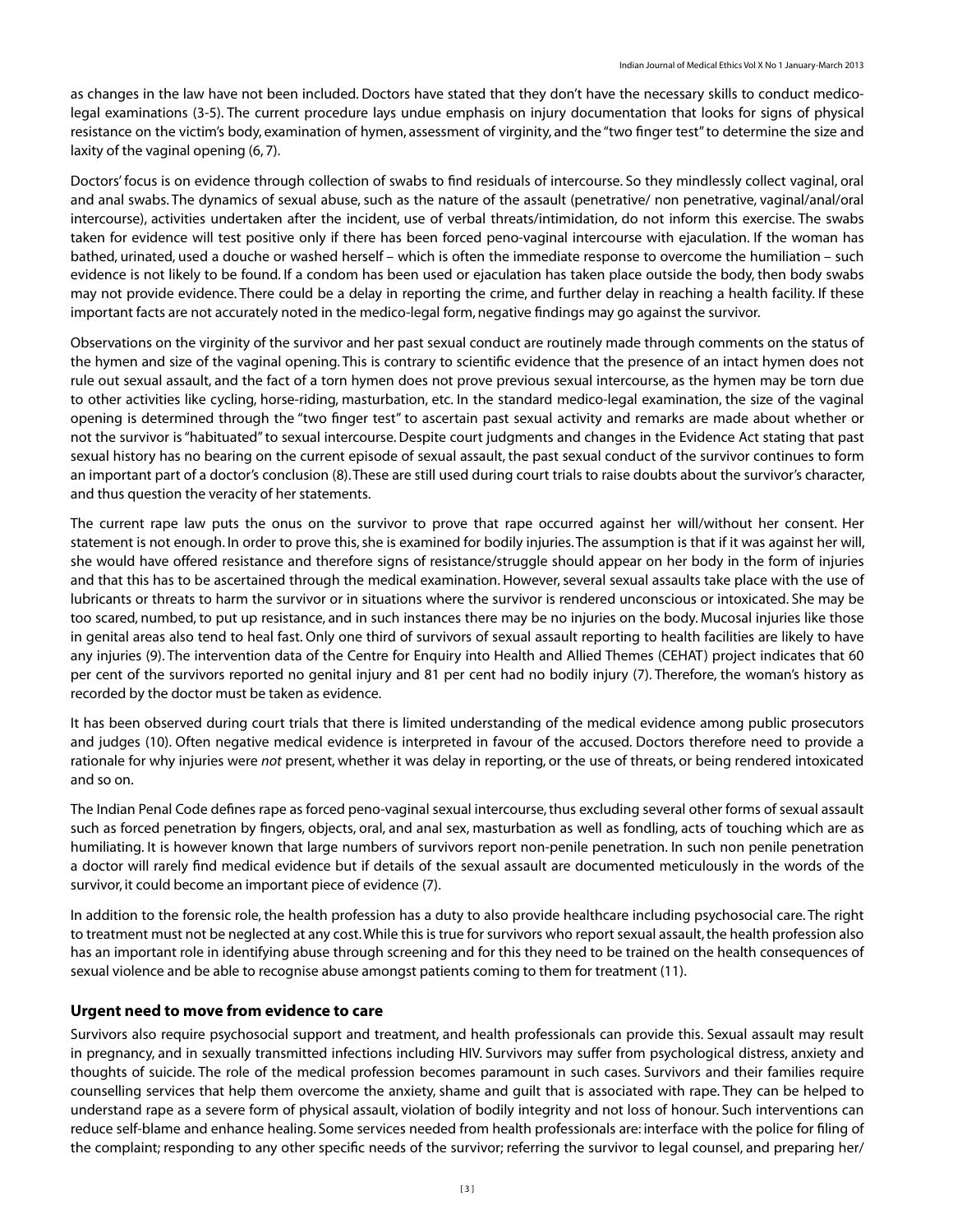him to speak in court. This may ensure that the survivor does not give up the struggle, and may eventually increase reporting of sexual assault.

There is promising evidence of such awareness building from an ongoing partnership between CEHAT and the Brihan Mumbai Municipal Corporation since 2008 (11). Doctors have been trained to understand that the issue of sexual assault is not restricted to rape. Primary importance is given to the provision of comprehensive treatment for the assault, including psycho-social support and documentation. The protocols have been made gender sensitive in compliance with the World Health Organization (WHO) guidelines for medico-legal care for victims of sexual violence. The process of taking informed consent has been spelt out, and psychosocial support is being provided along with essential immediate and follow-up treatment. Over 125 survivors have been provided care through this initiative. There have been positive outcomes in the municipal health services from this intervention in terms of the following:

- Health professionals are being equipped to seek informed consent for treatment, examination, evidence collection and informing police. The survivor's right to refuse any part of the procedure is also ensured.
- Voluntary reporting has increased, evident in the fact that 50% of the survivors who come to the facility report directly to the ü health facility for treatment, and not as referred by the police.
- The history of the assault, including the nature of the assault, and any acts that resulted in the loss of forensic evidence, is ü recorded thoroughly. Aids such as dolls and body charts for eliciting history are used in the case of children. Special educators are engaged in cases of the disabled.
- Examination in these services is thorough and meticulous, and no remarks are made on the survivor's past sexual history. ü
- The type of evidence collected in terms of the swabs taken is based on the nature of the assault, which has been ü appreciated by the Forensic Science Laboratory as good practice.
- Doctors are able to provide a reasoned medical opinion, based on history and examination findings. ü
- Copies of documentation are given to all survivor, forensic laboratory, police and hospital which eliminates chances of tampering.

Patients receive good quality and comprehensive medical and psychological care which can cater to their diverse needs.

Courts have appreciated the documentation and it has played an important role in convictions in several cases (10).

Such initiatives need to be replicated so that ongoing support for survivors is available. The focus should be on rebuilding the lives of survivors, and should not be limited to punishment of the offender. If the state is able to create an enabling environment for healing, make investigations sensitive and prosecution quick, conviction rates are likely to increase. Such measures need to be accompanied by changes in the definition of rape.

### **Stumbling blocks**

An effort to upscale this and change the procedures across the state is being made through an intervention petition by CEHAT, Anusandhan Trust, in a public interest litigation in Nagpur High Court (Dr Ranjana Pardhi v. Union of India, 2010) asking for a change in the protocols and procedures for examination of sexual assault in hospitals. This is in order to make such examinations gender sensitive and to establish the right to treatment for all survivors (12).

However, despite presenting scientific evidence, significant changes in law, technical opinions on the matter by the World Health Organization, expert opinions by senior forensic scientists and dialogue with health activists, lawyers and researchers, the committee appointed by the High Court to develop protocols and manuals continues to uphold the archaic biases rooted in forensic textbooks. Even after three years of rigourous engagement with the committee, its latest draft submitted to the court includes documentation of the build of the survivor, noting the presence and type of hymen and old tears to the hymen, and emphasis on the presence of injuries as signs of resistance/struggle. The perspective still focuses on the notion that the accusation may be false and does not uphold the survivor's right to healthcare. Informed consent remains a contentious issue. So deep rooted are these biases that the experts on the committee cannot appreciate the changes in law, scientific evidence and WHO guidelines which demand that the medical profession move from evidence to care in their response to sexual assault. The irony is that they still focus on injury of genitals to ascertain rape but do not acknowledge reported pain and likely infections of the genitals. To get the committee to include standard treatment guidelines into the medico-legal response was the most challenging task (12).

### **Way forward**

The demands for severe punishment for rape must be revisited. It is the certainty of punishment and not its severity that acts as a deterrent for any crime. The proposed punishments after the current protests are the death penalty and chemical castration. While the death penalty needs to be opposed unequivocally, it is important to *also* state here that prescribing the death penalty